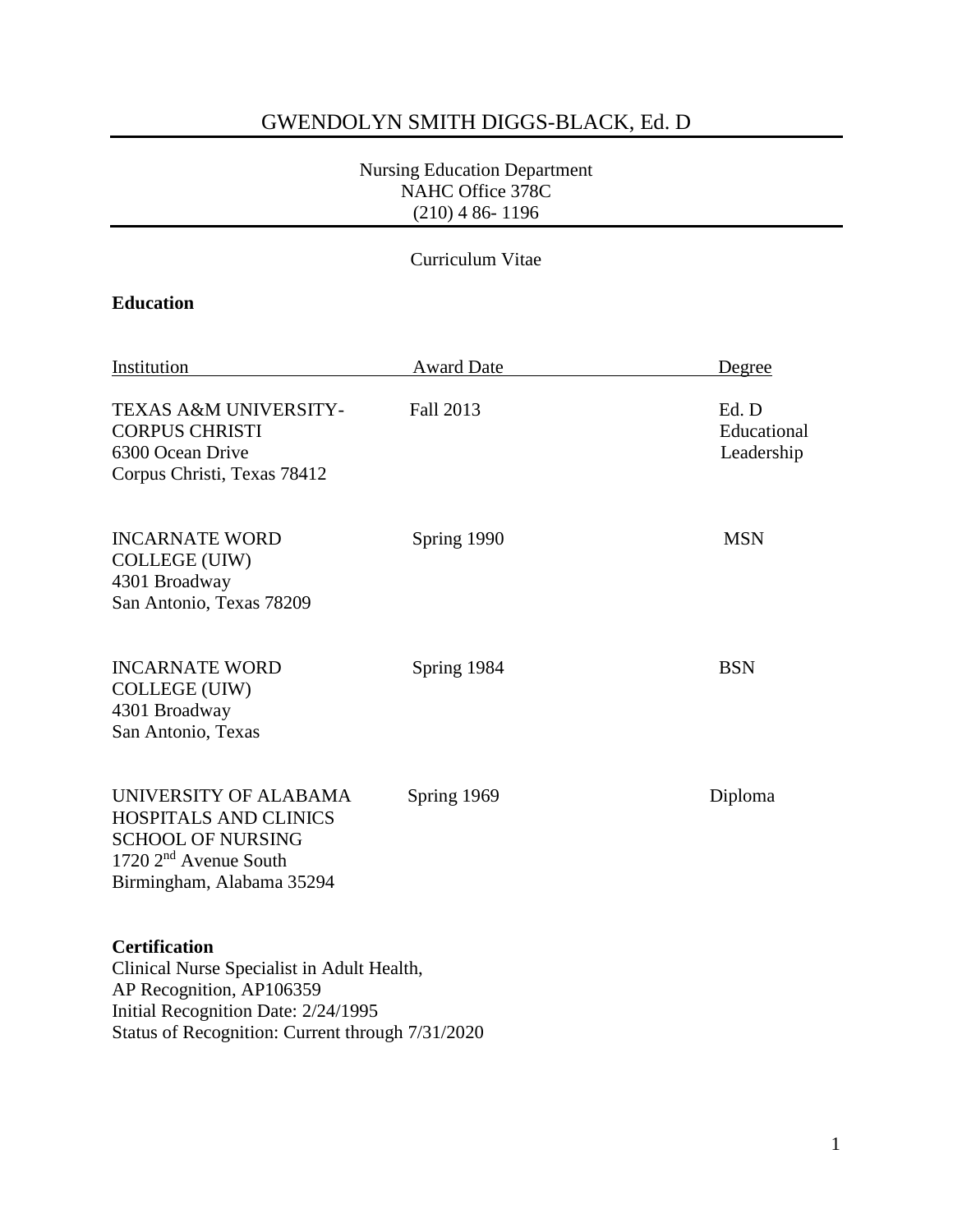# **Employment History**

| <b>Facility Name</b>                                                | Position                                                                | <u>Responsibilities</u>                                                                                                                                                                                                                                                                                                                                                                                                                                                                         |
|---------------------------------------------------------------------|-------------------------------------------------------------------------|-------------------------------------------------------------------------------------------------------------------------------------------------------------------------------------------------------------------------------------------------------------------------------------------------------------------------------------------------------------------------------------------------------------------------------------------------------------------------------------------------|
| San Antonio College<br>1819 N. Main Ave.<br>San Antonio, Tex. 78212 | Program Coordinator<br>Spring 2014-Present                              | - Assist Director with faculty<br>evaluations, as appropriate<br>-Monitor and mentor adjunct<br>faculty<br>-Ensure final exams are<br>conducted according to<br>announced schedule<br>-Prepare and submit textbook<br>requests following College<br>procedures<br>-Work with Director and<br>faculty to formulate, justify,<br>and revise courses and<br>curricula<br>-Teach classes as assigned<br>and carry out all duties of<br>the College Instructor<br>-Advise students as<br>appropriate |
|                                                                     | <b>Standards Committee Chair</b><br>Fall 2013-Present                   | - Research evidence based<br>best practices as basis for<br>standards as outlined by<br>The By-Laws                                                                                                                                                                                                                                                                                                                                                                                             |
|                                                                     | Promotion & Tenure Chair<br>Fall 2011-2013                              | - Ensured that candidates<br>dossier were reviewed<br>and committee<br>recommendations were<br>submitted to the Director.                                                                                                                                                                                                                                                                                                                                                                       |
|                                                                     | <b>Course Coordinator for</b><br>RNSG 1343/1263<br>Fall 2009- Fall 2013 | - Coordinated all activities<br>for Med-Surg. II                                                                                                                                                                                                                                                                                                                                                                                                                                                |
|                                                                     | <b>Curriculum Committee</b><br>Spring 2008-Fall 2009                    | - Work with chair and<br>members on curriculum                                                                                                                                                                                                                                                                                                                                                                                                                                                  |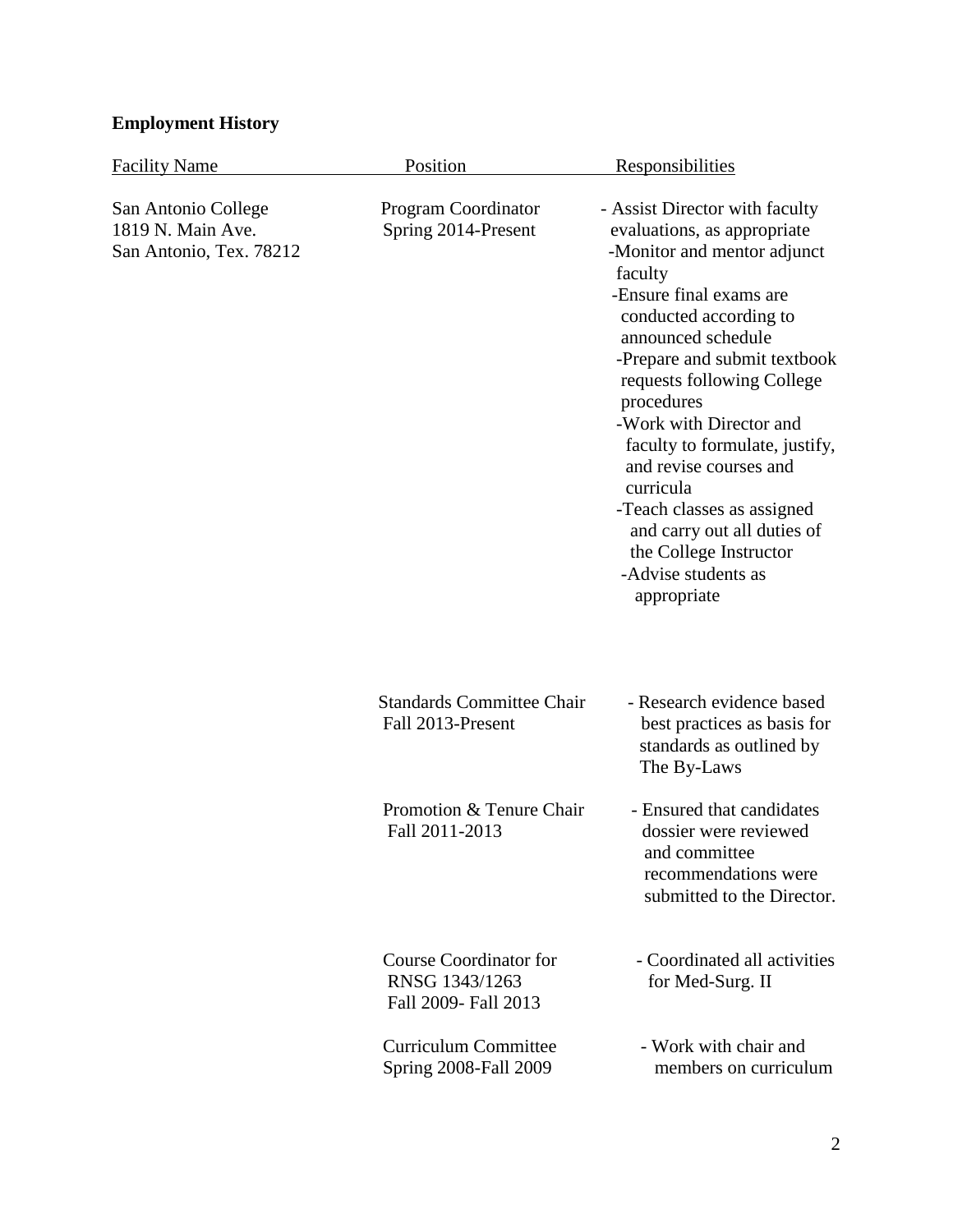# GWENDOLYN SMITH DIGGS, Ed. D

#### Nursing Education Department NAHC Office 378C (210) 4 86- 1196

## Curriculum Vitae

# **Employment History**

| <b>Facility Name</b>                                                            | Position                                                                                 | Responsibilities                                                                                                                                                                                                                 |
|---------------------------------------------------------------------------------|------------------------------------------------------------------------------------------|----------------------------------------------------------------------------------------------------------------------------------------------------------------------------------------------------------------------------------|
| St. Philip's College<br>1801 Martin Luther King Dr.<br>San Antonio, Texas 78211 | Med-Surg., Pediatrics Instructor/<br><b>Associate Professor</b><br>Spring 1998-Fall 2007 | <b>LVN-ADN Mobility</b><br>Program. Curriculum<br>revisions for program                                                                                                                                                          |
|                                                                                 | <b>Nursing Instructor</b><br>Fall 1996- Spring 1998                                      | <b>LVN</b> Pharmacology<br>and Nursing Fundamentals<br>I and II. LVN Clinical<br>Medical-Surgical<br>Instructor while co-writing<br>the initial proposal and<br>Phase I curriculum for the<br><b>LVN-ADN Mobility</b><br>Program |
| <b>Program Development</b>                                                      |                                                                                          |                                                                                                                                                                                                                                  |
| <b>Facility Name</b>                                                            |                                                                                          | Role & Responsibilities                                                                                                                                                                                                          |
| St. Philip's College<br>1801 Martin Luther King Dr.<br>San Antonio, Tex. 78211  |                                                                                          | Co-authored components<br>of LVN to ADN Upward<br>Mobility Program.<br>Phase I Proposal submitted<br>to the Board of Nurse<br>Examiners for the State of<br>Texas, February 1, 1997                                              |
|                                                                                 |                                                                                          | LVN to ADN Mobility<br>Program Phase II<br><b>Application for Initial</b><br><b>Accreditation Submitted to</b><br>the Board of Nurse<br>Examiners November 13,<br>1997                                                           |